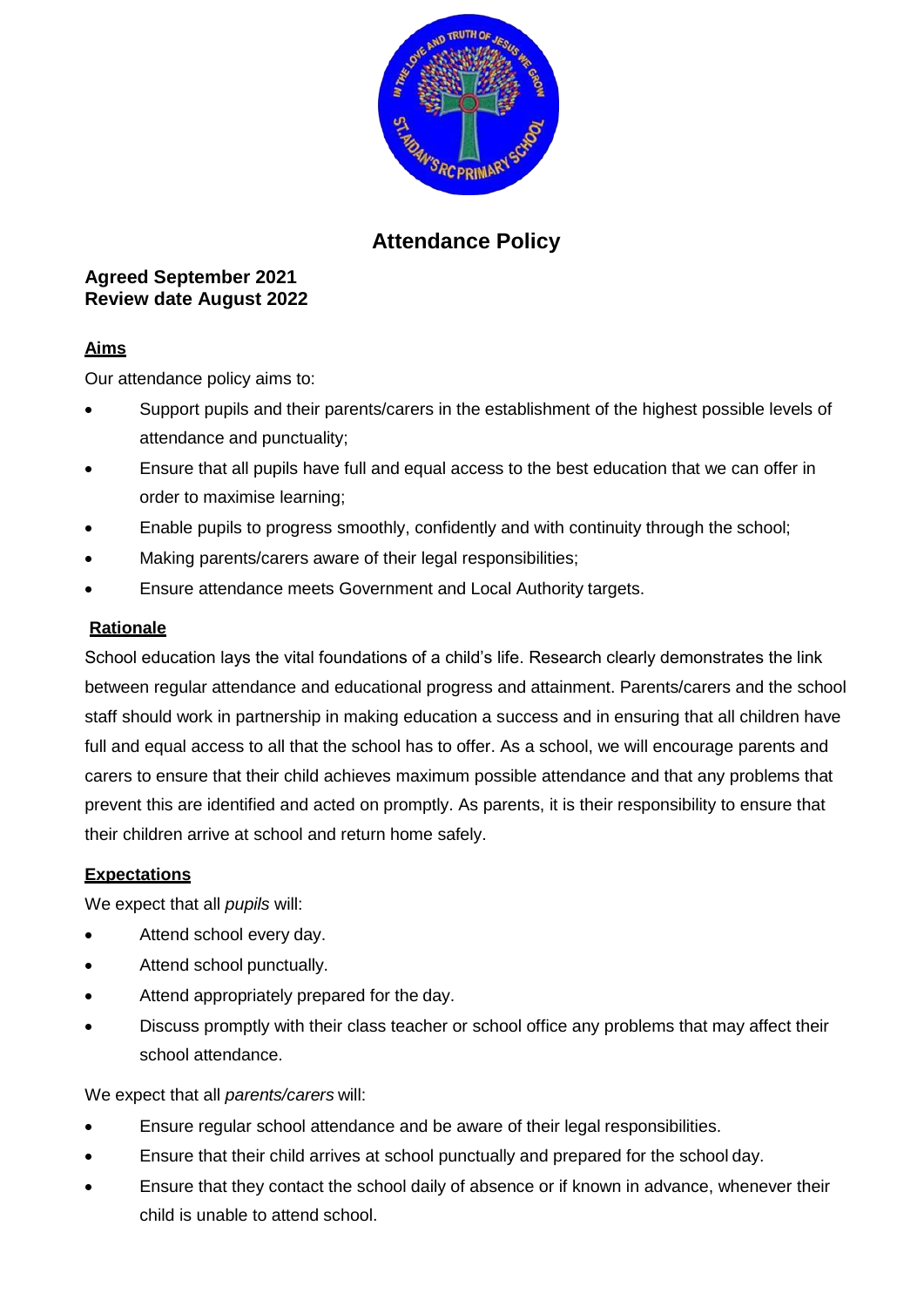We expect that *the school* will:

- Provide a welcoming atmosphere.
- Provide a safe learning environment.
- Provide a sympathetic response to any child's or parents concerns.
- Keep regular and accurate records of AM and PM attendance and punctuality, monitor every child's attendance and punctuality.
- Contact parents when a child fails to attend and where no message has been received to explain the absence.
- Follow up all unexplained absences to obtain explanations from parents. Although parents may offer a reason, only the school can authorise the absence. In the case of long term or frequent absence due to medical conditions, verifications from a GP or other relevant body may be requested.
- Encourage good attendance and punctuality through a system of reward and recognition.
- Regularly inform parents of the % attendance of all pupils.
- Make initial enquiries regarding pupils who are not attending regularly.
- Meet regularly with the attendance Officers to monitor and support school attendance and punctuality.
- Refer irregular or unjustified patterns of attendance to welfare officer. Failure by the family to comply with the planned support set may result in further actions, e.g. a Penalty Notice, or parental prosecution.

# **Authorised and Unauthorised Absences**

The school has, by law, to classify every absence mark a child has as either 'authorised' or 'unauthorised'. Schools have to report their absences termly to the Educational Welfare service at the Local Authority who may contact parents about high rates of absence.

# **Authorised Absences**

- Illness
- Medical/Dental ( We may ask to see an appointment card every effort should be madeto make appointments outside of school hours)
- $\checkmark$  Bereavement
- $\checkmark$  Agreed special occasion or exceptional circumstances

# **Unauthorised Absences**

School cannot authorise absences for:

- **X** Going to the shops or hairdressers
- **X** Going on holidays
- **X** Visiting relatives
- **X** Children not wanting to come to school
- **X** Staying off because a sibling is off poorly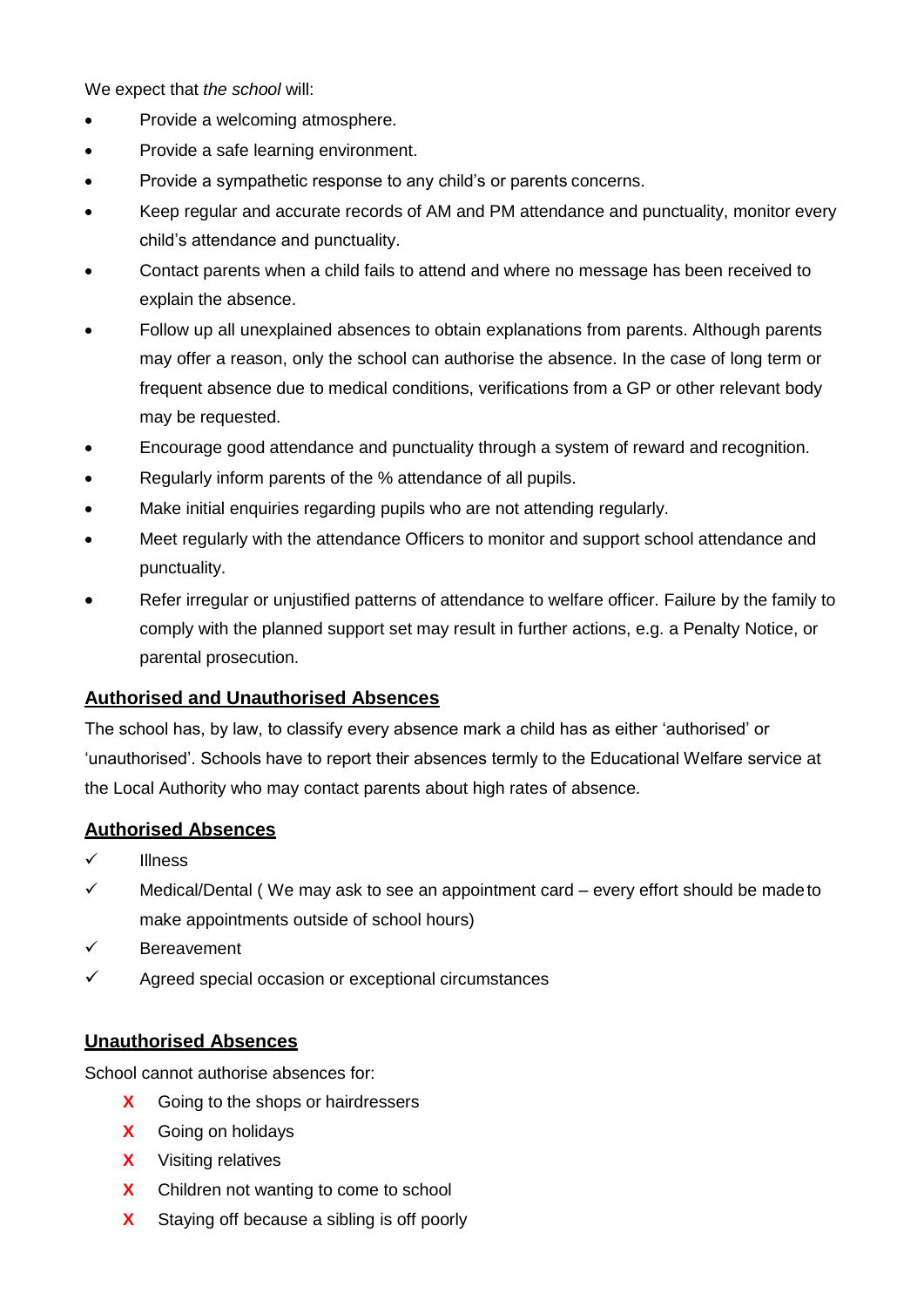- **X** Birthdays
- **X** Oversleeping because of a late night
- **X** Getting up late and not wanting to come into school for that day
- **X** Keeping your child off because you are ill
- **X** Appointments for other family members

#### **Illness**

We know that young children can be susceptible to illness and understand that if they are poorly they may need time off to recover. This is reflected in our school target for every child to have at least 97% attendance.

*In all cases of absence parents should:*

- Only keep their child away from school if really necessary.
- Telephone school on the first day of absence. If no contact has been made by 9.30am from parents/carer, school will phone. If contact can still not be made, the information will be passed onto our attendance Officers who may come and visit children's homes to investigate why they are not in.
- Keep school informed if more than one day's absence is necessary.
- Avoid medical appointments in school time, but if absolutely necessary, bring their child to school before and/or after the appointment.
- Speak to the class teacher who will be able to provide parents with work for their child if appropriate.

## **Covid 19**

**Children, staff and other adults must not come into school if they display any symptoms of Covid 19, or have tested positive in the last 7 days. Anyone who develops symptoms and is unwell with a new, continuous cough or a high temperature, or has a loss of, or change in their normal sense of taste or smell (anosmia), during the day will be sent home. They must follow the 'Stay at home: guidance for households with possible or confirmed coronavirus infection, (**[https://www.gov.uk/government/publications/covid-19-stay-at-home](https://www.gov.uk/government/publications/covid-19-stay-at-home-guidance/stay-at-home-guidance-for-households-with-possible-coronavirus-covid-19-infection)[guidance/stay-at-home-guidance-for-households-with-possible-coronavirus-covid-19-infection\)](https://www.gov.uk/government/publications/covid-19-stay-at-home-guidance/stay-at-home-guidance-for-households-with-possible-coronavirus-covid-19-infection).

#### **Registers, punctuality and Lateness**

Punctuality is crucial. Lateness into school causes disruption to that individual's learning and to that of the other pupils in the class. It is paramount therefore that all pupils arrive at school on time at 8.50am.

By law, schools must take a morning and afternoon register and record the attendance or absence of every pupil.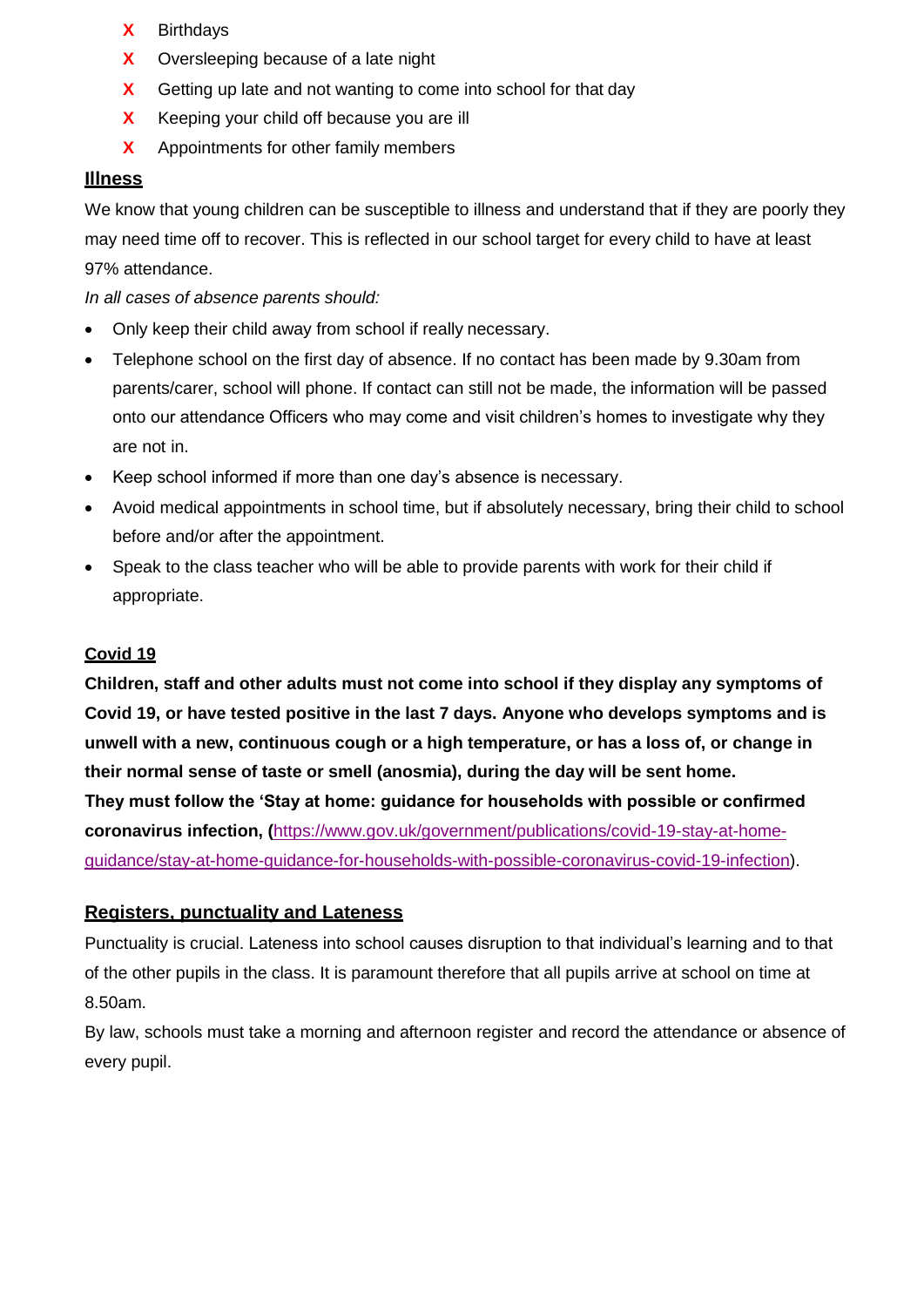Registration takes place as soon as the children come into class. Any child arriving after 9:00am will receive a late mark. Any children who are late must report to the main reception to receive their mark and give the reason why they are late.

# **Holidays**

Holidays should not be taken during term time. In line with Government policy on school attendance, we will NOT authorise holiday absences unless there are exceptional circumstances.

If parents would like their child to have time off school for any reason - medical appointments – they should inform the school office and we may request evidence. If any parents would like their child to have time off for a holiday, a 'Request for Leave of Absence – during term time' form should be requested from the office and returned. Written confirmation will be provided in due course as to whether the absence has been authorised or not.

Medical/Dental Appointments should be supported by evidence i.e. appointment card/hospital letter. Parents are advised that we always look at every case individually and take into account their child's attendance record over the previous year before making a decision about whether the absence will be authorised or not. If leave is taken without prior authorisation by the school, it will be recorded as an unauthorised absence and education Welfare will be notified.

# **Penalty Notices**

Penalty Notices can be issued for unauthorised leave or if a parent/carer fails to ensure regular school attendance.

In line with the amendments made to the Education (Penalty Notices) (England) Regulations 2007 the Headteacher can now request that the local authority issue a Penalty Notice to parents, when pupils are taken out of school for 5 days or more holiday or leave of absence without school authorisation.

The amount payable on issue of a Penalty Notice is £60 if paid within 21 days of receipt of the notice, rising to £120 when paid within 28 days.

If the Penalty Notice is not paid within 28 days the local authority is then obliged to prosecute for failing to ensure regular school attendance.

Penalty notices are issued to each parent, for each child.

# **Working with parents and families**

St. Aidan's staff are very willing and able to help parents/carers who are experiencing difficulties with attendance or punctuality. Some of the ways in which staff can help are:

- Offering to meet and discuss parental/pupils needs with class teacher, headteacher or our Attendance Officers.
- Contacting the school nurse about medical issues they may be worried about.
- Working with their child to help them understand how important it is to get ready in the mornings and not "play up!"
- Putting parents in touch with parenting advice groups who offer support.
- Rewarding children with good or improved attendance and punctuality with certificates.